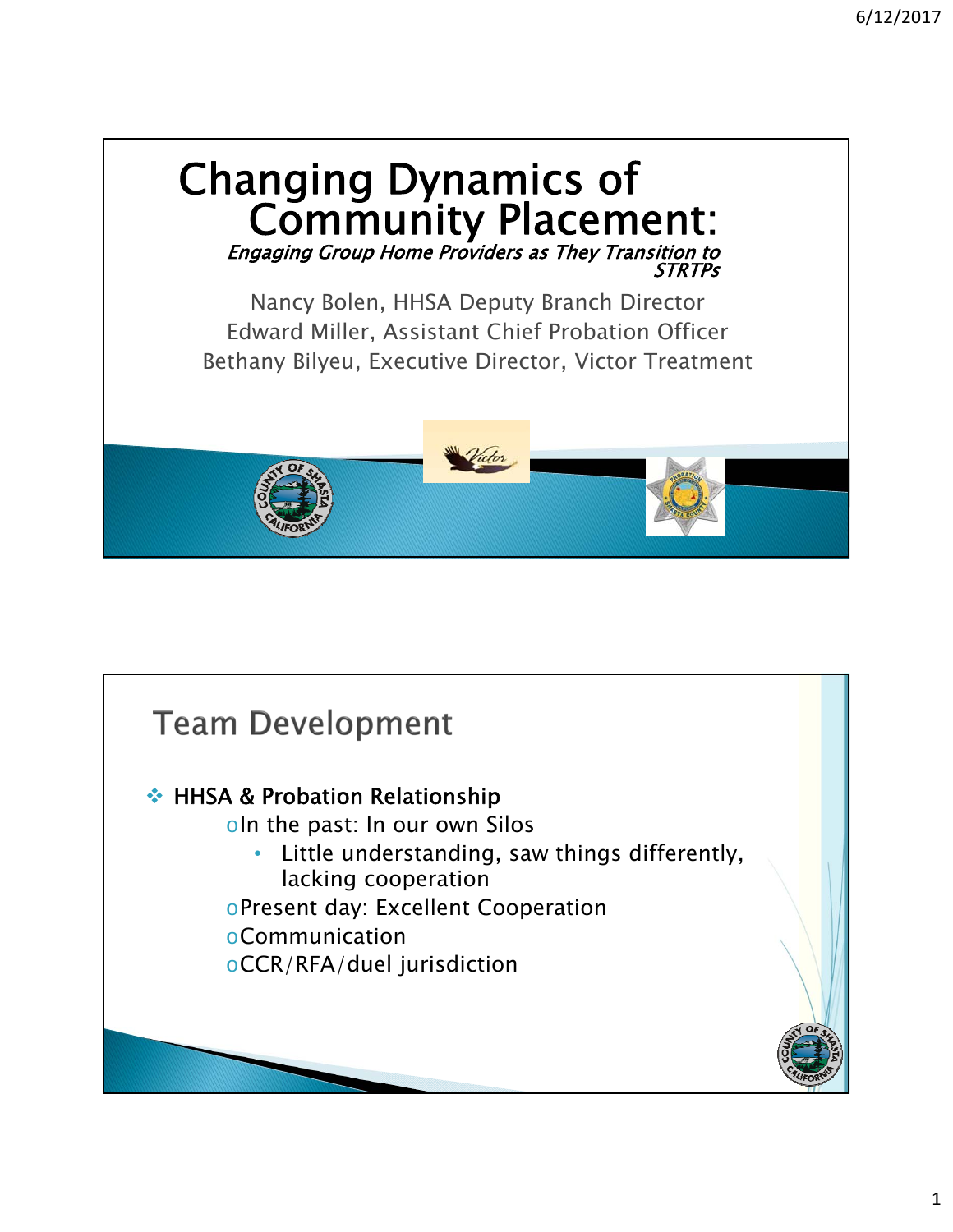

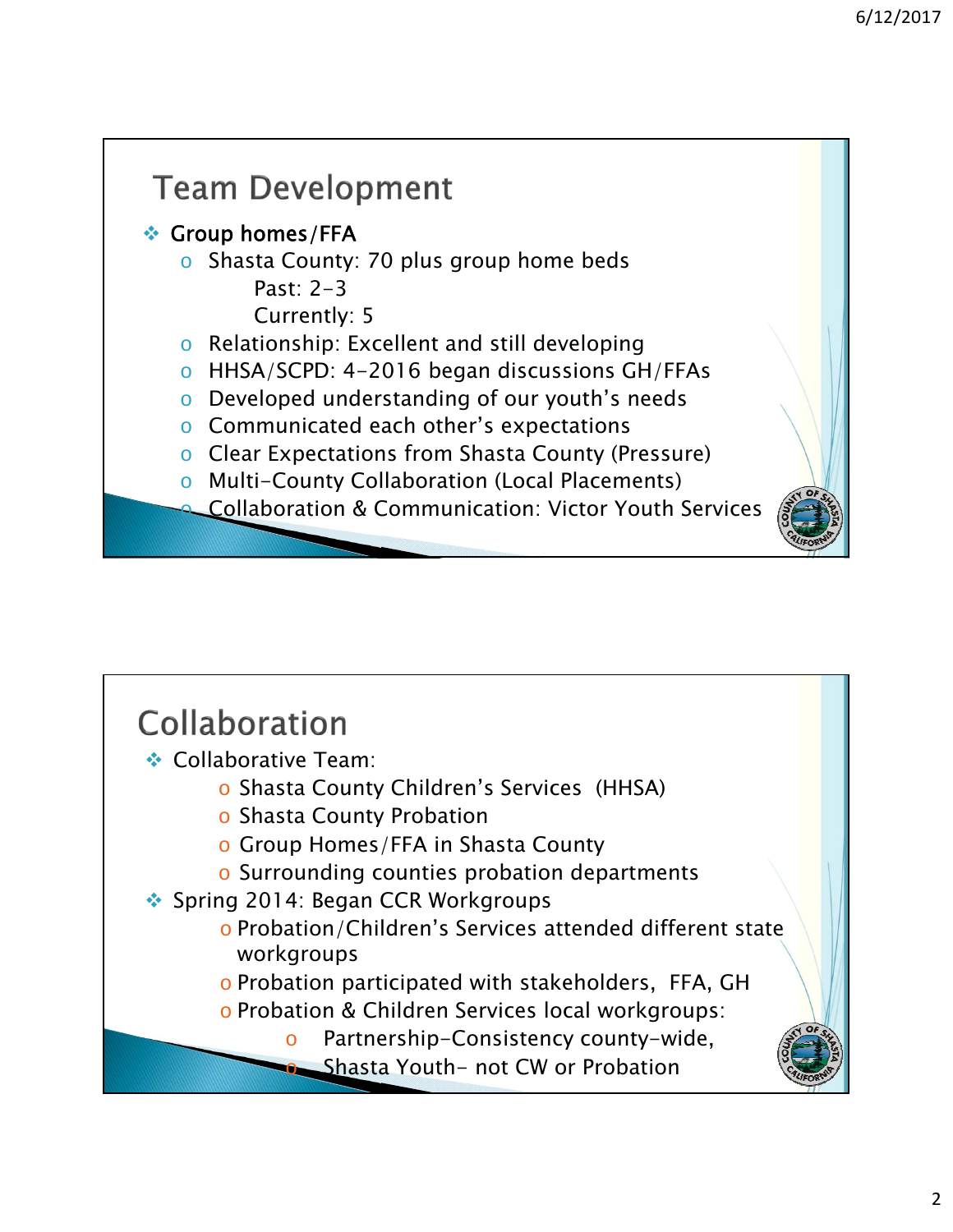

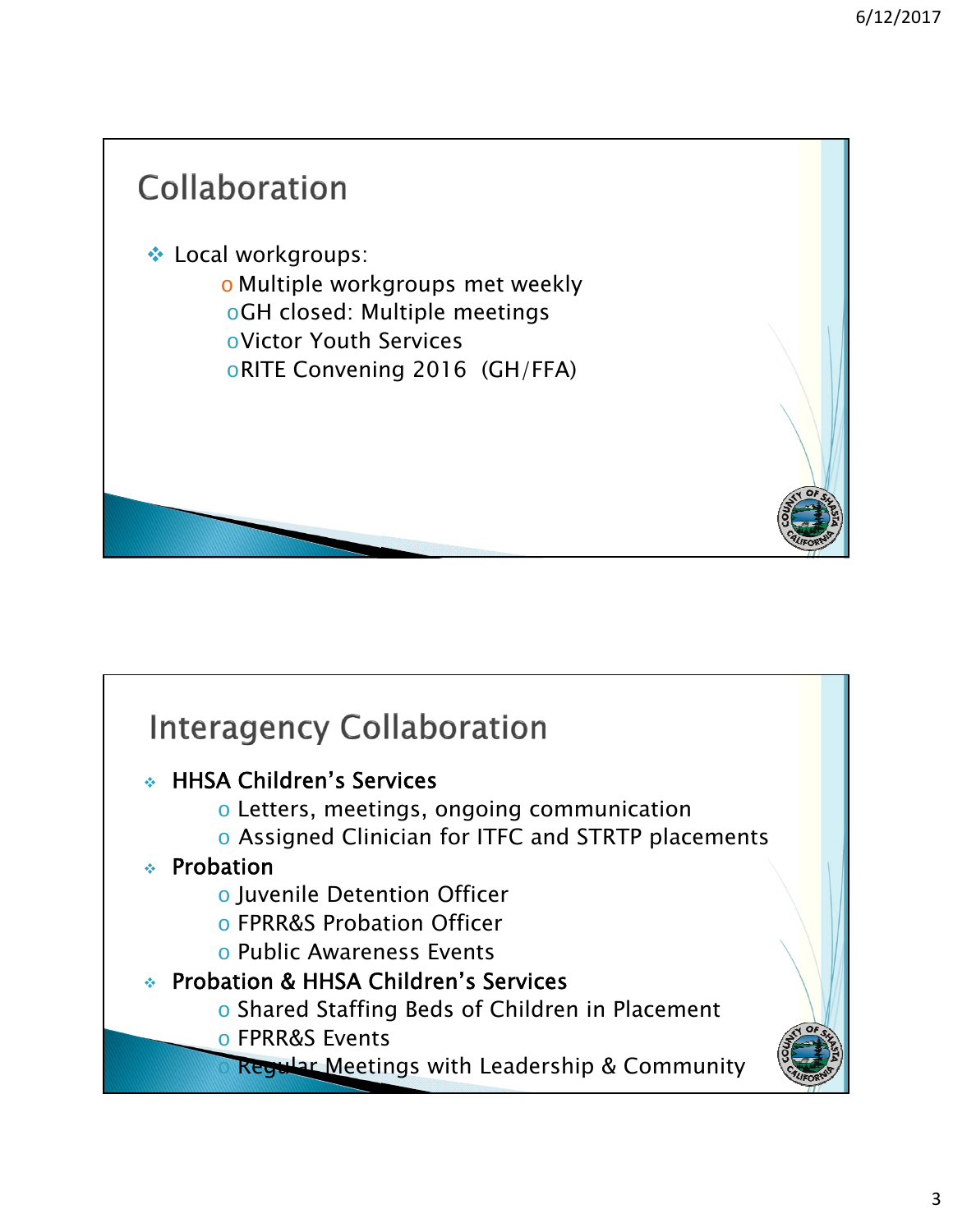

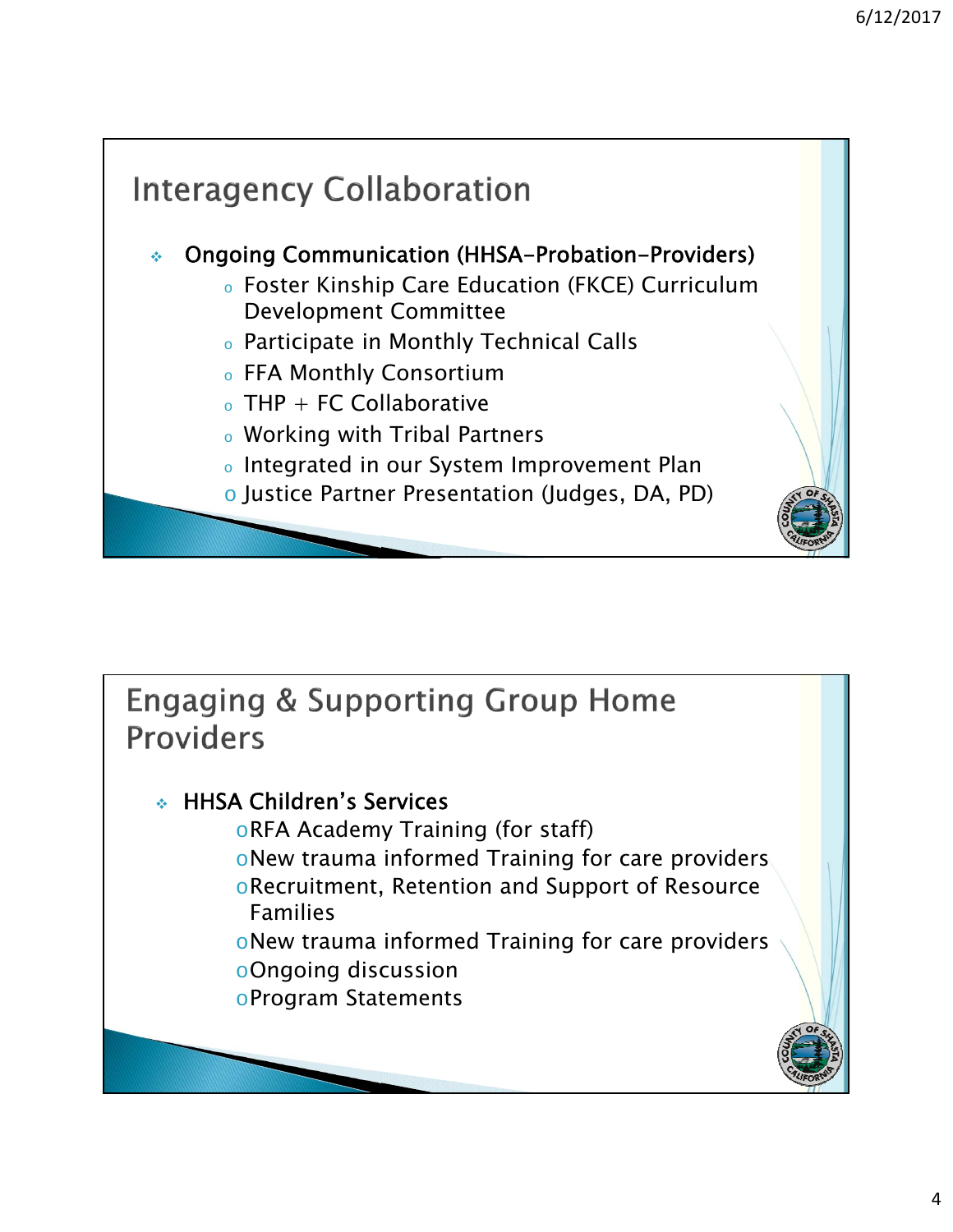## **Engaging & Supporting Group Home Providers** ❖ Juvenile Probation o Identify Youth's needs and work collaboratively with potential placements o Work with Children's Services to complete the RFA process o Foster Parent Recruitment, Retention & Support Probation Officer o Regular meetings with local providers

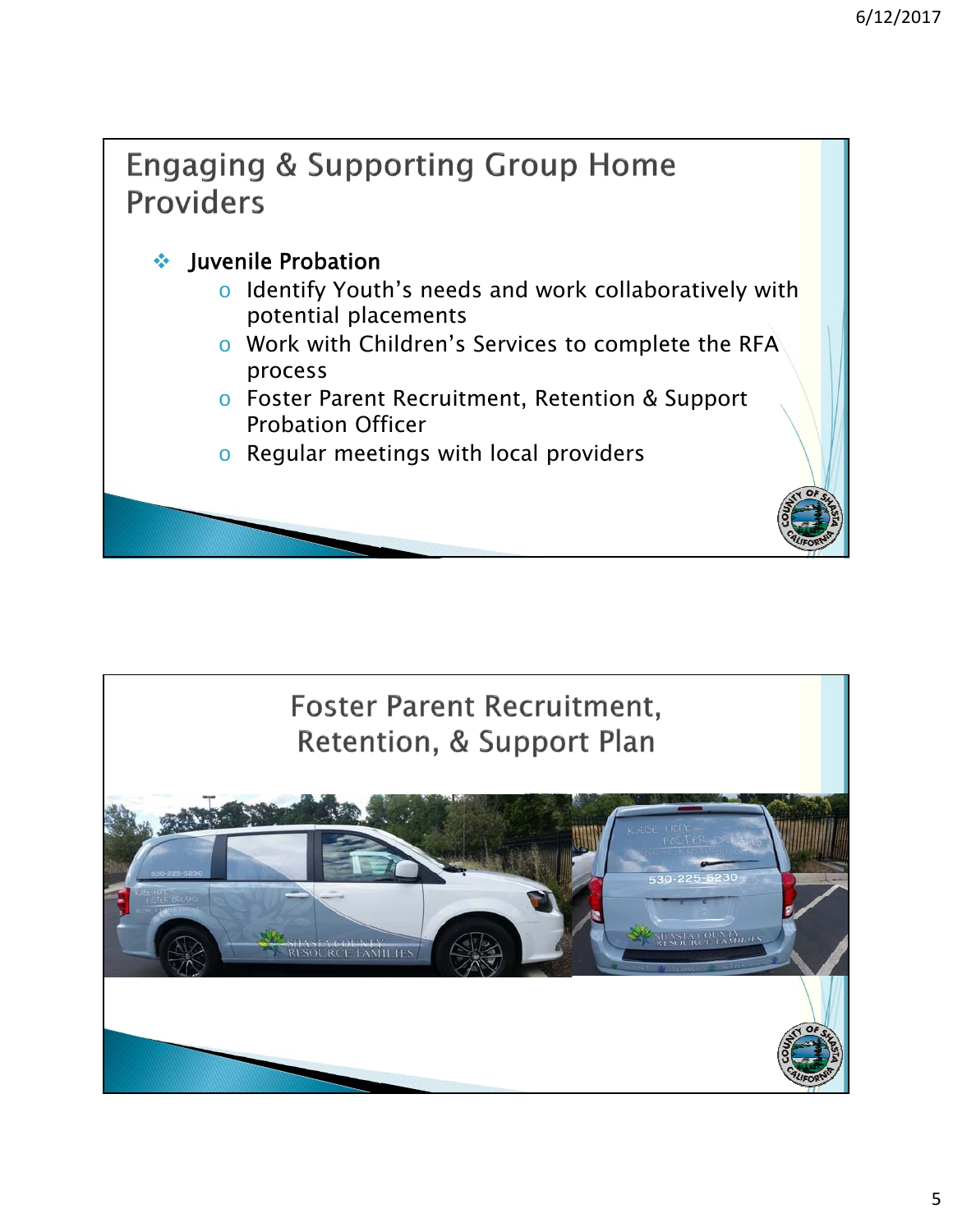

#### **Culture Change: CFTs**  $\div$  HHSA o Increased Engagement Family Involved: Voice/Choice/Preferences <sup>o</sup> Frequency: • When requested by a case participant • Prior to or within 3 weeks of the Dispositional Hearing • Every 90 days from the Dispositional Hearing for the • Family Reunification (FR) case Prior to or within 2 weeks of case closure, trial home visits, changes from FR to FM • Within 30 days of eligibility for Pathways to Mental Health and 90 days • Within 30 days of placement in an Intensive Treatment Foster Care (ITFC) home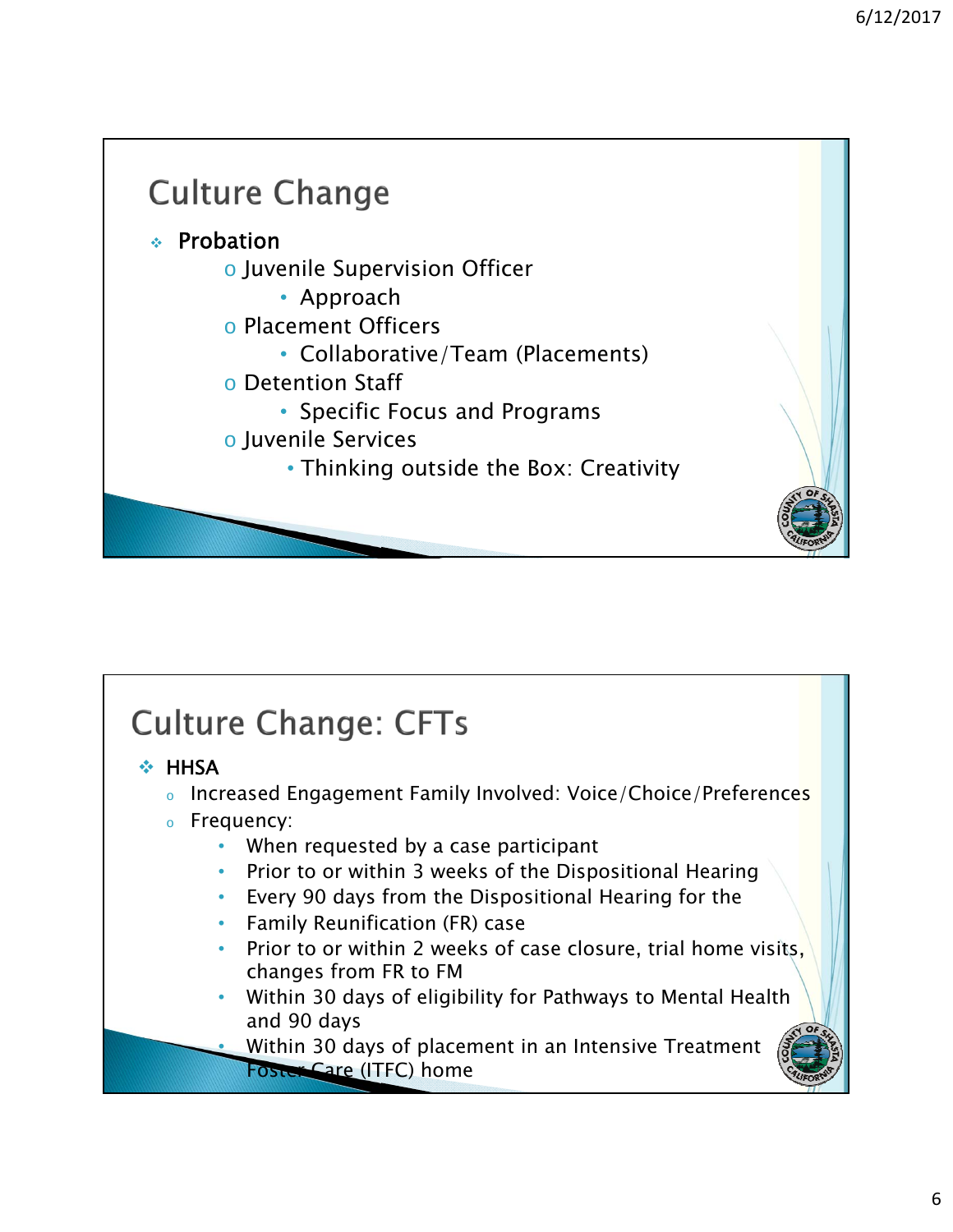

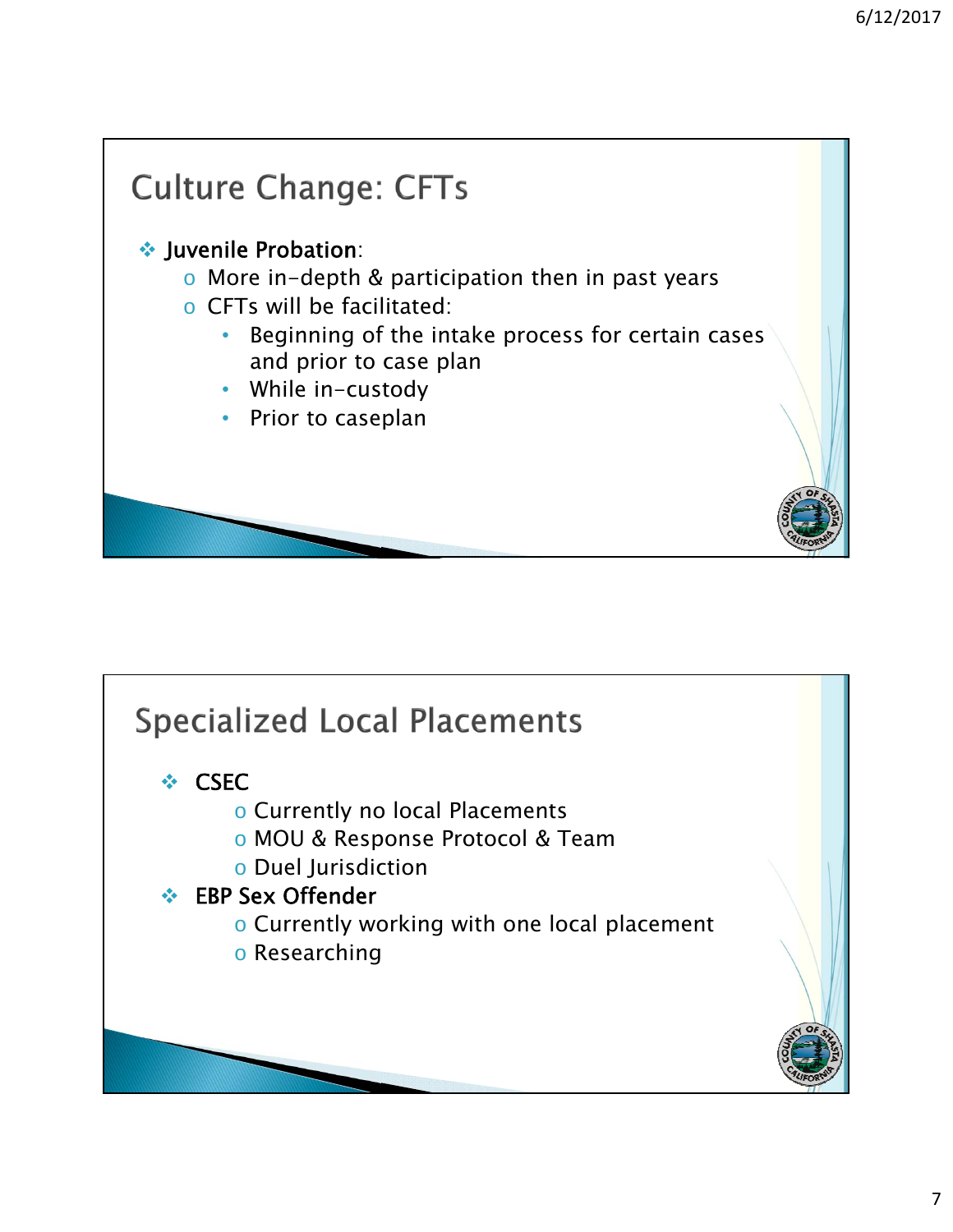

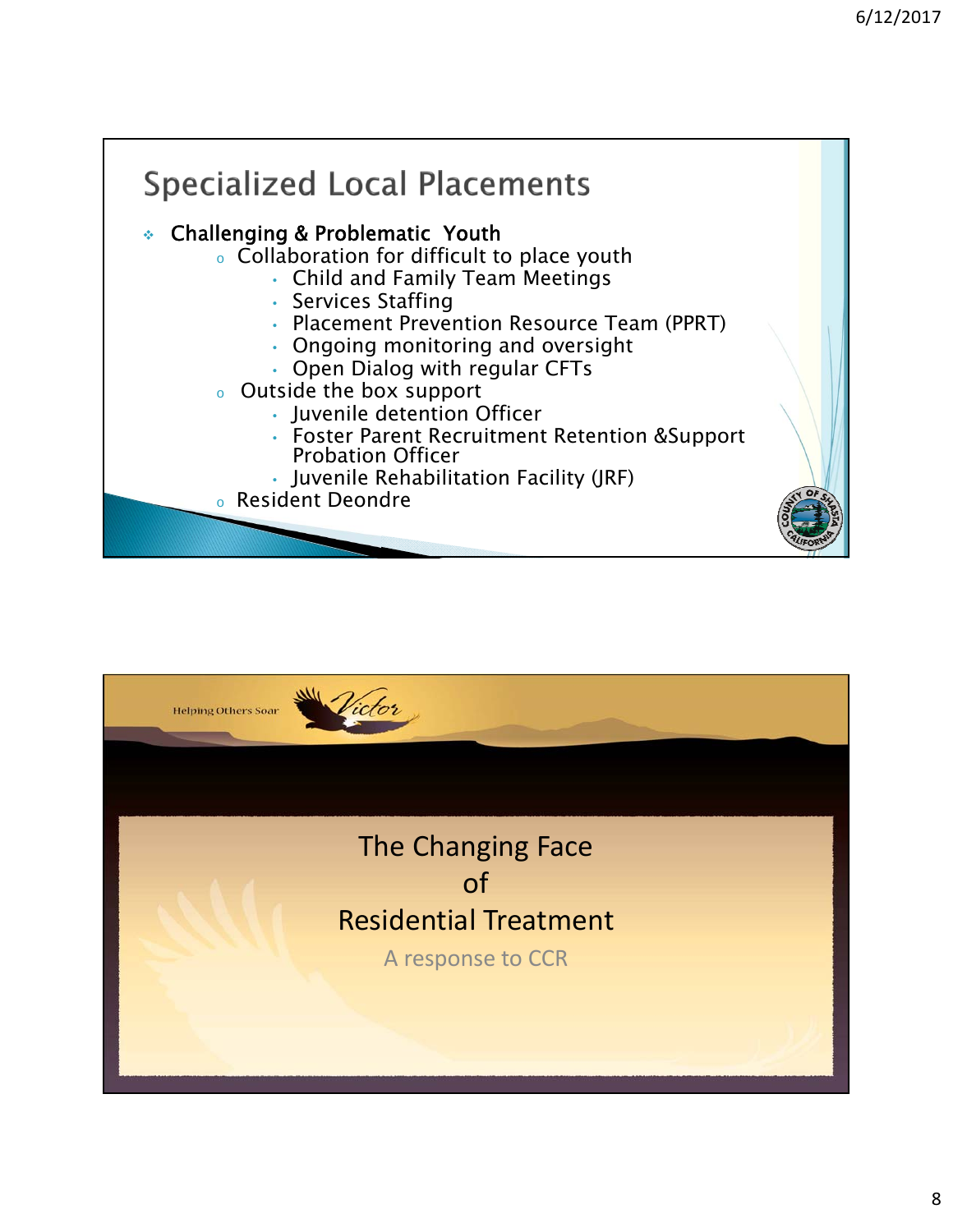#### Short‐ Term Residential Therapeutic Program (STRTP)

- Group homes will need to transition to STRTPs
- Provide core services- intensive services that are trauma informed and culturally relevant
- Public Performance Measures
- Single rate structure
- Increased accountability and transparency that drives quality improvement
- Shorter lengths of stay‐ six months
- CFT drives services

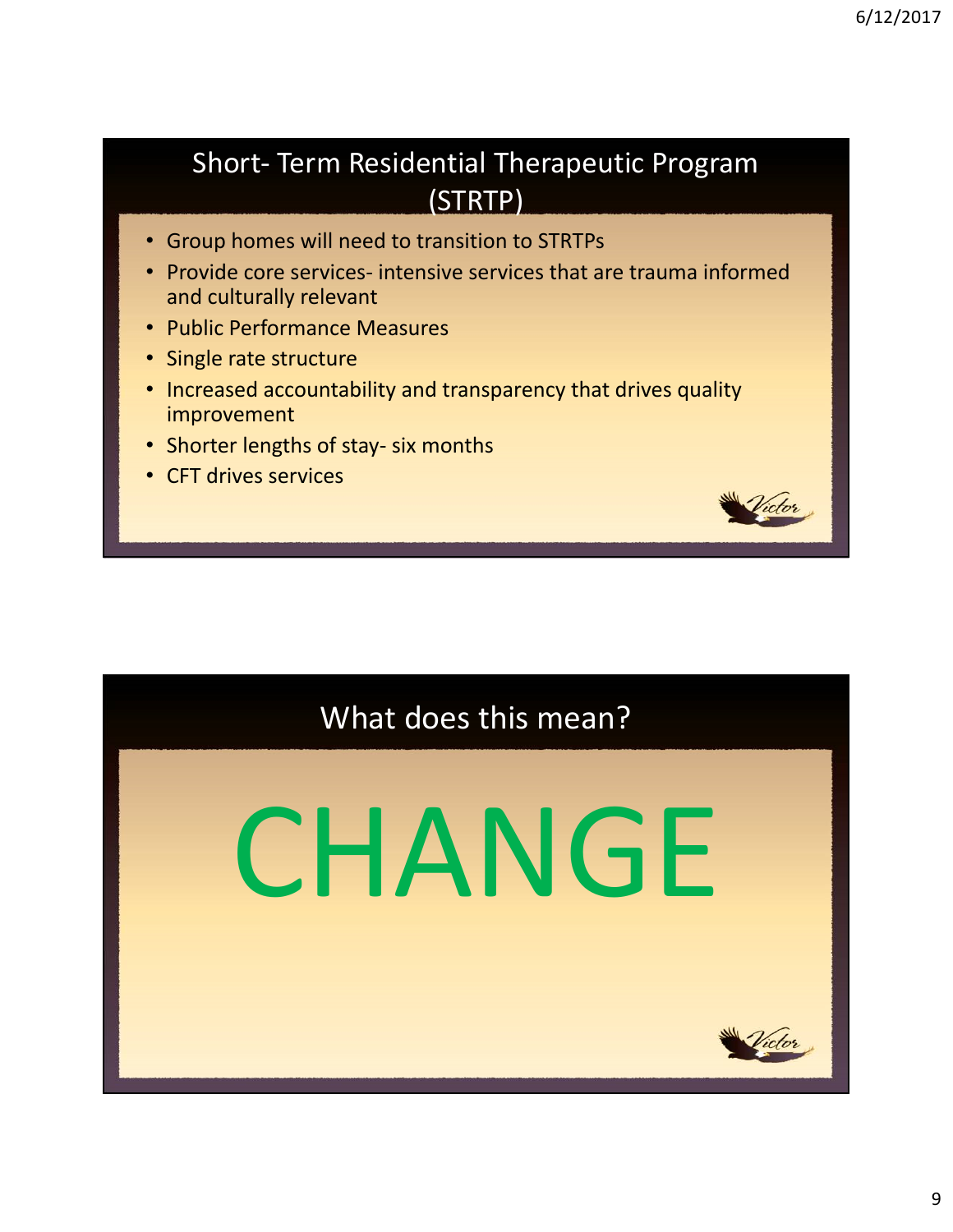## Managing the Change Process

- Create a Sense of Urgency
	- Why Now?
	- What's good about CCR?
- Build Buy‐in
	- Start having conversations now with staff
	- What do you already do that meets the new standards?
	- What do we need to improve to meet the new standards?

#### Change Process

- Form your Vision
	- How will you meet the new standards?
	- Craft your message‐ repeat often
	- Enlist Champions for your vision
	- Discuss and problem solve barriers
- Implementation
	- Stair step the process
	- Generate wins for staff and youth
	- CELEBRATE!!!
	- Helps sustain the change